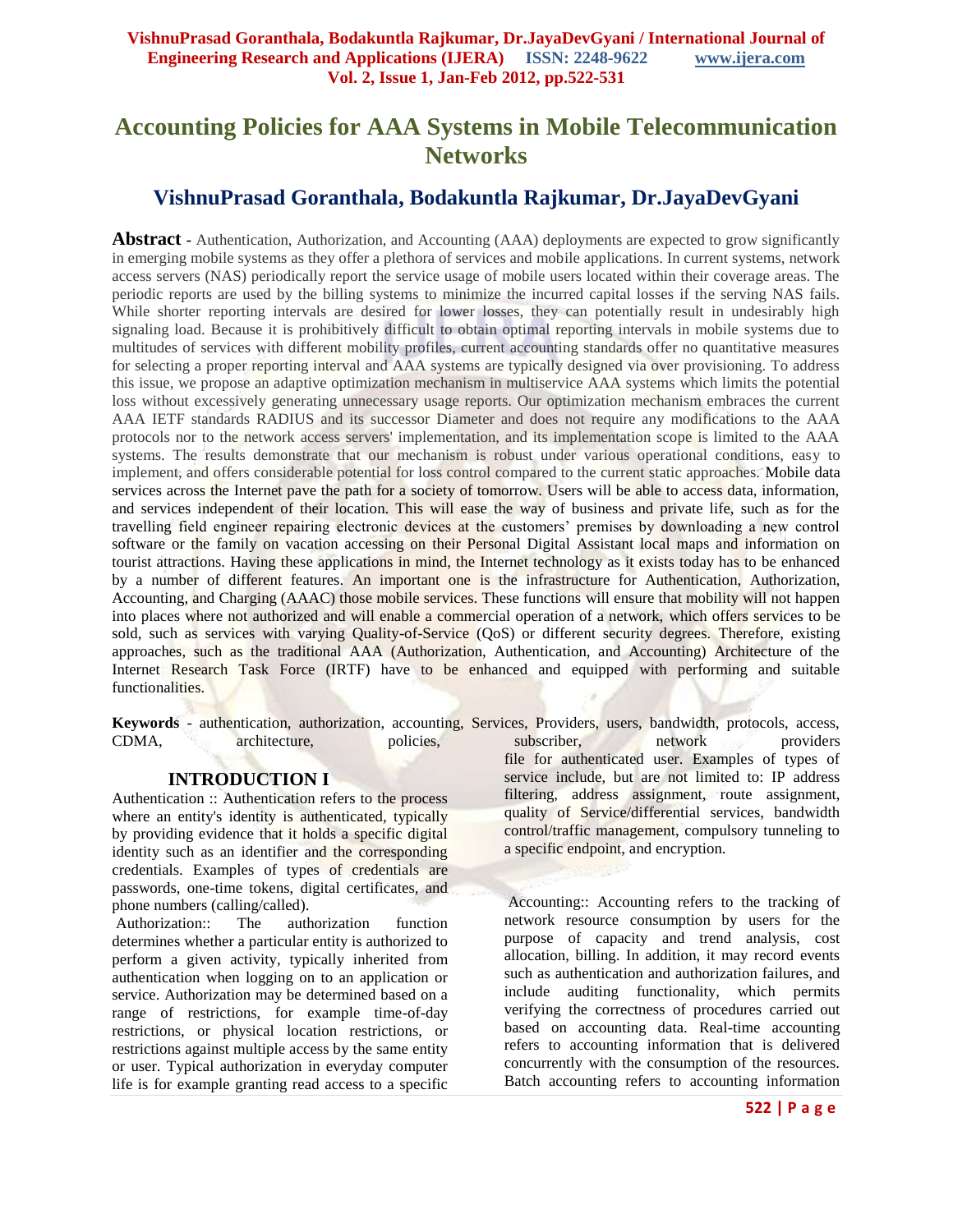that is saved until it is delivered at a later time. Typical information that is gathered in accounting is the identity of the user or other entity, the nature of the service delivered, when the service began, and when it ended, and if there is a status to report.

List of AAA Protocols ::

RADIUS

Diameter

TACACS

TACACS+

Types of AAA servers include the following:

Access Network AAA (AN-AAA) – Communicates with the RNC in the Access Network (AN) to enable authentication and authorization functions to be performed at the AN. The interface between AN and AN-AAA is known as the A12 interface.

Broker AAA (B-AAA) – Acts as an intermediary to proxy AAA traffic between roaming partner networks (i.e., between the H-AAA server in the home network and V-AAA server in the serving network). B-AAA servers are used in CRX networks to enable CRX providers to offer billing settlement functions.

Home AAA (H-AAA) – The AAA server in the roamer's home network. The H-AAA is similar to the HLR in voice. The H-AAA stores user profile information, responds to authentication requests, and collects accounting information.

Visited AAA (V-AAA) – The AAA server in the visited network from which a roamer is receiving service. The V-AAA in the serving network communicates with the H-AAA in a roamer's home network. Authentication requests and accounting information are forwarded by the V-AAA to the H-AAA, either directly or through a B-AAA.

Current AAA servers communicate using the RADIUS protocol. As such, TIA specifications refer to AAA servers as RADIUS servers. However, future AAA servers are expected to use a successor protocol to RADIUS known as Diameter.

The evolution of mobile data services outlines a trend towards the coexistence of a variety of wired and wireless overlay networks managed by several actors and covering both indoor and outdoor environments. This popularity of mobile devices is increasing rapidly due to the technology which allows users to connect their device to a visited domain and gain full Internet connectivity from that domain. This trend leads to an important paradigm shift for usage of Internet resources, where security and economic aspects play a major role. Based on an initial authentication and authorization process, these mobile devices have to be allowed to consume distinct resources in the visited domain, e.g., to

generate Internet traffic with a better than best-effort service. In the visited domain, the service definition will probably differ from Service Level Agreements (SLA) valid in the home domain. Furthermore, the Internet Service Provider (ISP) involved in connecting the visiting domain with the home domain probably supports an SLA which differs from the SLA agreed in the home domain. The need for this kind of service from a local domain requires authorization of the mobile user, which directly leads to authentication. In many cases, the ISP of a visited domain offers this service to a mobile user only, if it is assured that he gets paid for the service. This requires an adequate accounting and charging concept, considering the quality of the service provided in the visited domain as well as other service-relevant characteristics.

A client requiring resources of a visited domain is requested to provide credentials, which can be authenticated before access to these resources is permitted. Within the Internet Engineering Task Force (IETF) and Internet Research Task Force (IRTF) architecture and infrastructure of Authentication, Authorization, and Accounting (AAA) services is defined and standardized. The provision of this service in the Mobile IP environment will require inter-domain exchange of this authentication, authorization, accounting, and billing information. Several Internet drafts are proposed to take into account issues on Mobile IPv6 and policy-based networking. An entity requesting authentication and authorization credentials is the AAA visited authority (AAA-V). In general, the AAA-V itself may not have enough information stored locally to carry out a verification of credentials and must consult the home authority (AAA-H), which is in charge of the representation of the mobile users permissions toward other networks.

These types of credentials are related to a lifetime. The communication between the two authority instances must be secure. Once authenticated, the mobile user must be authorized to access services and resources within the visited domain.

## 1.2 Application Scenario and Objectives

Within this context, consider the following sketchy scenario, which demands for an open and modular AAAC Architecture (Authentication, Authorization, Accounting, and Charging) for dealing with all of these aspects in an integrated manner. A medium sized enterprise with a number of external consultants besides the staff working in offices operates a small local access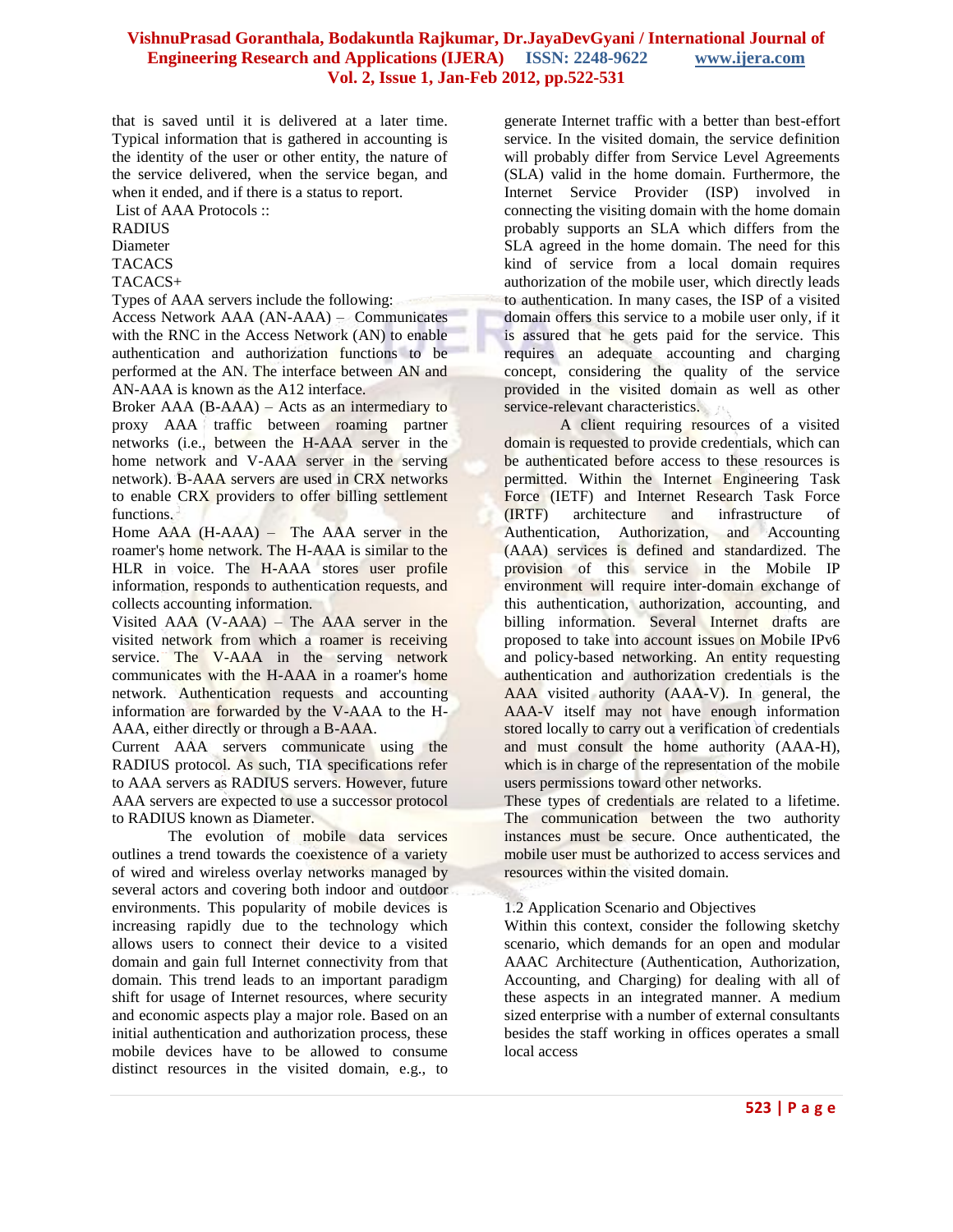network to perform their communication needs. It may require a defined level of service determined by Quality-of-Service (QoS)-aware applications, such as stringent bandwidth allocations for Computer Supported Collaborative Work (CSCW) applications between local and remote consultants, on-line and real-time exchange of information on technical component availability in the market, and loss-free and secured delivery of financial data. The detailed set of access and utilization rules depend on the project group carrying out the work, which in turn requires the determination of flexible and adaptable policies for establishing and maintaining these working relations. They must be provided in a secure, open, modular, and flexible manner. These essential requirements are important, e.g., because adaptivity and openness at the level of policies will allow for reuse of the same set of modules in many different usage scenarios. Therefore, the objectives of the AAAC work embedded in the 5th Framework EU project MobyDick (Mobility and Differentiated Services in a Future IP Network) encompass the facilitation of the deployment of an ubiquitous Mobile IPv6 infrastructure through a best-suited and pragmatic use of an evolutionary AAAC architecture based on the IRTF AAA Architecture proposal Based on the scenario above, the set of important communication, functionality, and performance requirements needs to be addressed to allow for a suitable solution for access policies, authentication, authorization, accounting, and charging and its mobile devices.

## **Section II**

## **2. Requirements used to Process in AAA**

The overall requirements to be addressed for a new AAA Architecture encompass at least the following areas, where mobility is the driving force, where QoS-awareness outlines a potential integration of QoS into the AAAC Architecture, and where security, pricing, and performance investigations will enable a future practical and scalable implementation of AAA.

#### **2.1 Mobility for AAA**

The development of wireless Local Area Network (LAN) technology and the deployment of wireless equipment with higher link bandwidth and capacity has made wireless access to Intranets and the Internet more popular. This popularity is strengthened by the trend in current developments of cellular communication technology toward an all IP based communication network. The need to be able to access services from any domain has placed different requirements concerning mobility, security, and

charging. While mobility in cellular networks is an inherent characteristic, mobility in IP-based network has other problem areas. Mobility can be seen as the capability to access services from different access points and to preserve this access, while moving from one access point to another access point. This capability should be provided by the service user as well as the service provider.

There are three types of mobility, which show different degrees of mobility: device mobility, user mobility, and service mobility. The device mobility enables mobile devices to receive continued access to services, independent of their location and while moving. The user mobility enables a person to access services irrespective of his location and the device he is using. While device and user mobility define the mobility of service users, the service mobility defines the capability of the network to provide a set of users the subscribed services irrespective of their current locations. Mobile IP is a protocol that allows a network node (the Mobile Node, MN) to migrate from its home network to other networks, termed visited networks, either within the same administrative domain or to other administrative domains. Mobile IP transforms the mobility problem into a routing problem. Features in IPv6 like address auto-configuration, neighbor discovery, and several routing options (destination options and home address options) ease the design and implementation of Mobile IPv6 (MIPv6) compared to Mobile IPv4 (MIPv4). In IP-based networks the problem of device mobility within or across administrative domain is solved by Mobile IP together with micro-mobility protocols dealing with handover and paging.

The following summary covers the most important points, which are enhanced at this stage to the AAAC view, including traditional AAA tasks and the charging task.

• MN and AAAC Home Entity (AAAC-H) need to authenticate each other before access to services is permitted. They have to share a Security Association (SA).

• The AAAC entity must be able to validate MN's certificates and to identify a MN's Network Address Identifier (NAI), which is unique and of the form "user@realm"

• In the proposed standard Mobile IP specification a MNhas to be configured with a home address, the address of an HA (Home Agent), and a SA with that HA. Using AAAC features would only require the MNto be configured with its NAI and a secure shared secret for use by the AAAC-H. The MN's home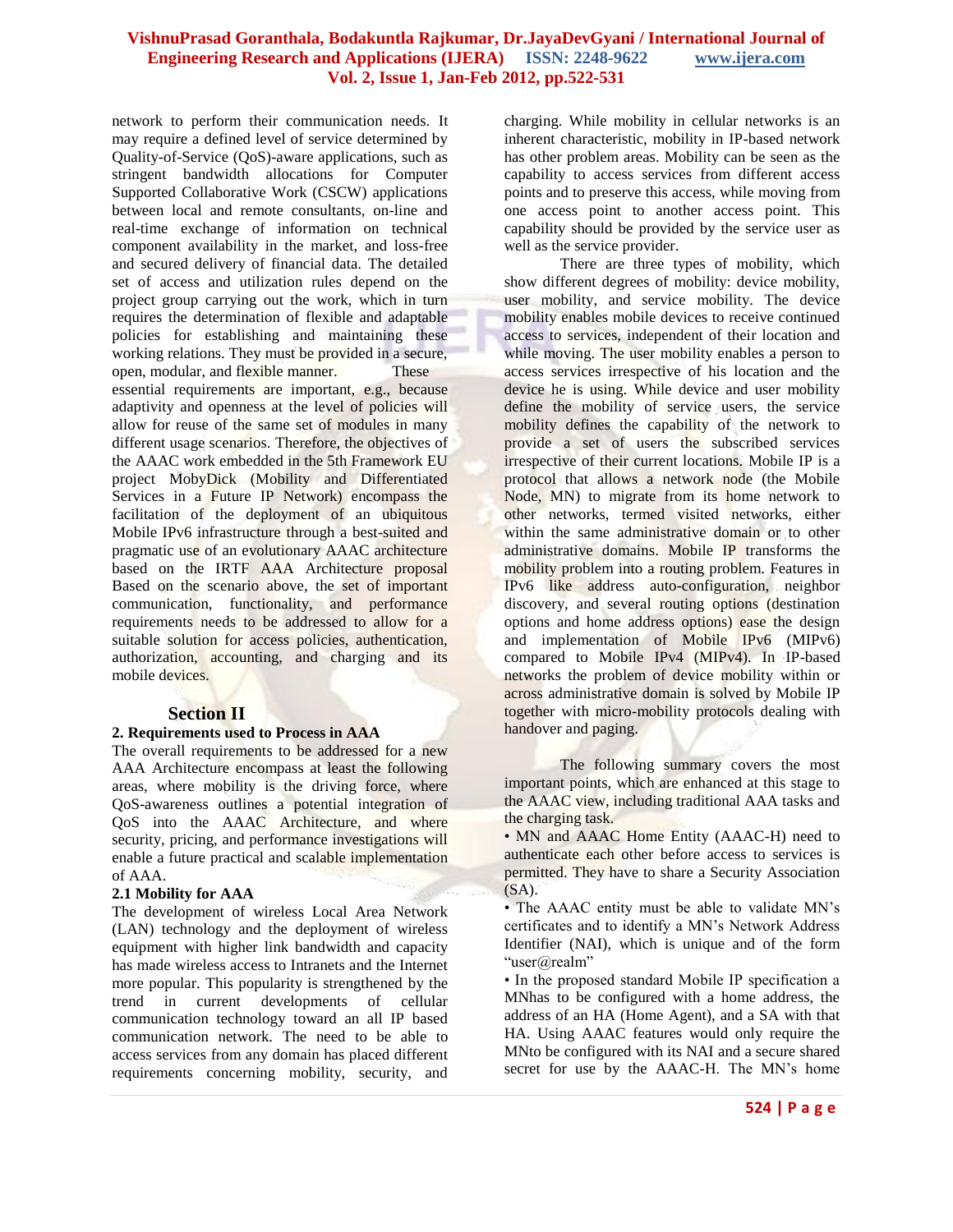address, the address of its HA, the SA between the MN and

the HA, and the identity (Domain Name System's name or IP address) of the AAAC-H can be dynamically determined as part of the Mobile IP initial registration.

• If MN is identified by a NAI and obtains dynamically an IP home address, the AAAC-H should be able to select a HA for use with the newly allocated home address. Mobile IP requires that the home address assigned to the MNbelong to the same subnet as the HA providing services to the MN.

• If MN already knows the address of its HA, the AAAC-H must be able to coordinate the allocation of a home address with this HA designated by the MN.

• The AAAC entity must be able to obtain or to coordinate the allocation of a suitable IP address for the MN.

• The attendant and the visited AAAC entity (AAAC-V) have to share a SA.

• AAAC-V has to share or dynamically establish a SA with the AAAC-H. To provide for a scalable solution, an AAAC Broker

Entity (AAAC-B) may be used, which has SAs with both AAAC-V and AAAC-H. The broker can act as a proxy between AAAC-V and AAAC-H or help AAAC-V and AAAC-B in establishing a SA by relaying a shared secret key to them, which will be used to set up the SA.

• AAAC entity must be able to distribute keys for subsequent Mobile IP registration. The keys can be used to create a SA between the MN and a HA (if it not already exists) as well as the MN and the local attendant.

• The AAAC protocol should enable transport of Mobile IP registration messages as part of an initial registration sequence to be handled by AAAC entities. Any Mobile IP data transported via AAAC entities should be considered opaque to them.

• After an successful authentication, the MN is allowed to use services, at least for a minimal Mobile IP functionality.

• Local attendants should obtain authorization from a local AAAC entity for QoS requirements placed by the MN.

• Either AAAC-H or AAAC-V can demand the attendant to terminate service to the MN.

• In cases where the MN accesses only local services, the AAAC-V may be able to locate a local HA in the current domain for use with MN.

• An AAAC entity should be able to configure the firewall in the same domain to enable data traffic from the MN. With respect to mobility in the wireless environment, handover and paging are highly relevant issues. There are two handover dimensions to be taken into account: technology and domain, both on link-layer as well as on network layer. While a handover

on the link-layer deals with technical aspects, a handover on upper layer considers business policy aspects. This distinction has a major impact on mobility management tasks and supporting them. Safely assuming an all-IP infrastructure, the technology dimension to be considered will lie in the link layer and the physical layer only. This results in the assumption that no inter-technology handover in the network layer will take place. Whenever possible, a new authentication and authorization sequence should not involve the AAAC-H, if a MN moves from

one point of attachment to another. This can be done as follows by having the MN supplying the NAI of the previous attendant:

• For a handover within the same administrative domain, the same AAAC-V should be able to provide the needed authentication without involving AAAC-H. The new attendant should be able to get the necessary information, e.g., session keys from the AAAC-V or from the previous attendant.

• For a handover between visited domains, the AAAC-V in the new domain may contact the AAAC-V in the previous domain to verify the authenticity of the MN and/or to obtain session keys.

• Accounting information of the old and new domain will be kept and associated with the MN's identity just authenticated.

## **2.2 Quality of Service-awareness for AAA**

The MobyDick architecture is targeted at the offering of QoS-enabled services. Within the project the Differentiated Services (Diffserv) architecture is used to provide this QoS. The AAAC Architecture has to deal with this service provisioning architecture to control service access and to be able to account and charge for the provided QoS at a later stage. This means that the AAAC System needs to interface the Diffserv architecture via a specific Applicationspecific Module (ASM). Here it is assumed that an inter-domain QoS setup is facilitated by a Bandwidth Broker (BB) architecture as described in [10]. The current Internet 2 QBone Bandwidth Broker discussion describes a two-tier model, where a Bandwidth Broker accepts Resource Allocation

Requests (RAR) from users belonging to its domain or RARs are generated by upstream Bandwidth Brokers from adjacent domains. Each Bandwidth Broker will manage one service domain and subsequently provide an authorization based on a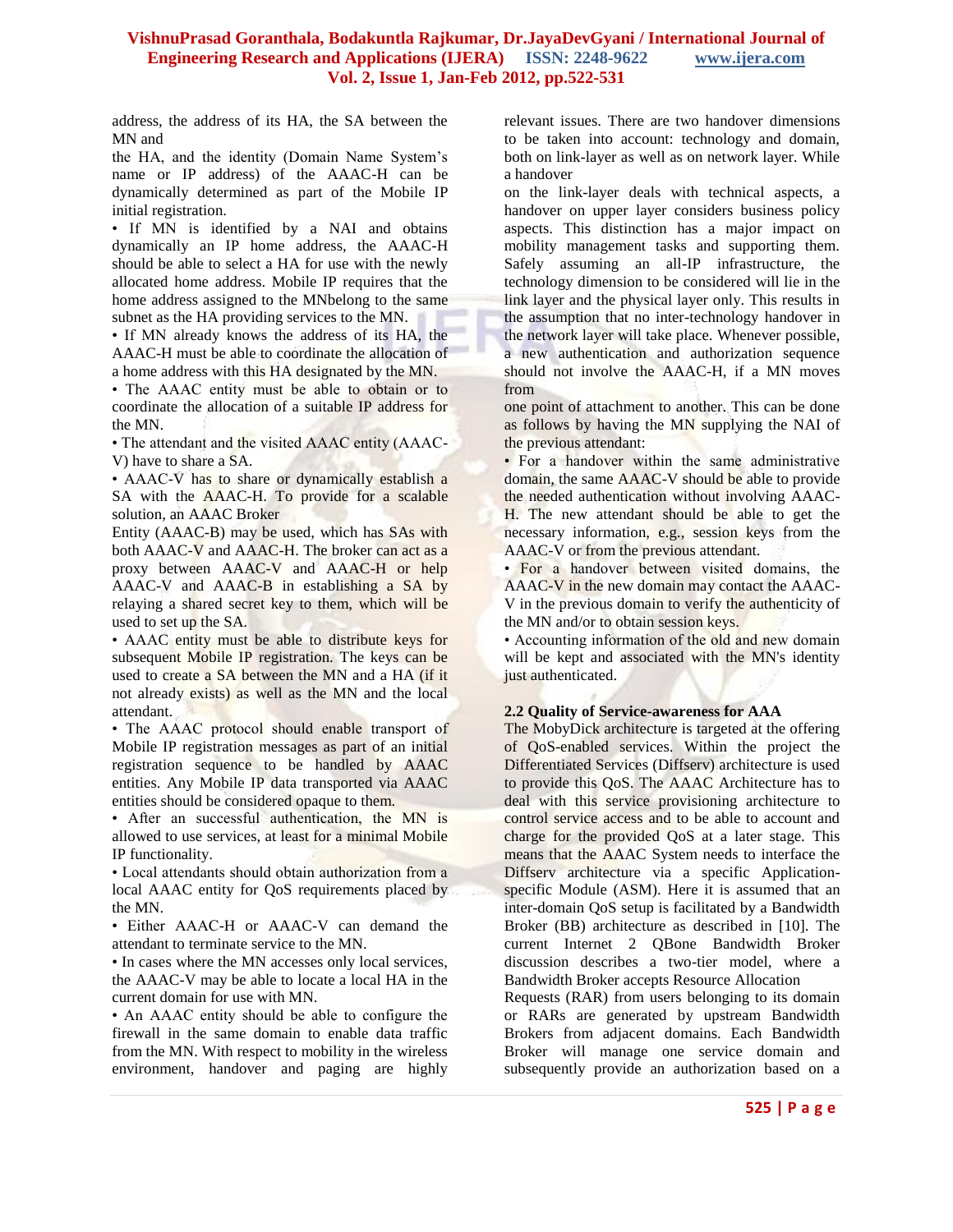policy, which decides whether a request can be honored or not. A Resource Allocation Answer (RAA) confirms or rejects a request or it may indicate an "in progress" state. The RAR/RAA-based model implies that this is a distributed service, where the first authorization is pull-based and the other authorizations are either pull or agent-based.

In case of a pull-based authorizations only, the first BB, basically the service equipment which receives the RAR from the user, contacts the local AAAC System via an ASM. The authorization request encapsulates data from the RAR needed for authentication and authorization. If the BB receives a positive answer from the AAAC system, it forwards the RAR to the next downstream BB, where the procedure is repeated. Upon reception of a RAA, a bandwidth broker configures network elements in his domain for the service requested. This can be done via SNMP (Simple Network Management Protocol), COPS (Common Open Policy Service), or CLI (Command Line Interface). In case all authorizations besides the first are agent-based, the AAAC System forwards the RAR via the AAA protocol to the AAAC System of the next downstream BB, which performs authorization. This is repeated until the final domain is reached. If all authorization requests succeeded, an RAA is passed back by the AAA protocol to the first BB, which forwards the RAA to the user. At every AAAC System the RAA is passed to the BB via the ASM to enable a setup of the network elements in his domain. In addition, either the service equipment (e.g., the BB) or a separate system needs to be configured to collect accounting information for each domain. This can be done via the use of accounting policies. In case of a pull-based authorization policies must be passed in the AAA response from the server to the service equipment, while for agent authorizations policies are passed with the service equipment configuration request.

Targeting at the goal to support both, user and device mobility, each user is virtually linked with a user specific profile. This profile is located from a functional point of view in the home network of the mobile user or at a position which is closely linked with the home area, e.g., access to this profile is established via an AAAC-H entity. This profile is similar to the Home Location Register (HLR) of the 3GPP (3rd Generation Partnership Protocol) architecture, but is extended with additional user specific, QoS-related information. The AAAC Architecture is responsible to transport this information in close interaction with the mobility management from the AAAC-H to the AAAC-V

server via the AAA protocol. The profile contains the QoS a user

whishes to operate on, regardless of his point of connection. The QoS-specific part of the user profile could contain either a kind of service reference (e.g., olympic services), if home and visited provider have an agreement on the semantics, or a set of detailed service parameters, like minimal bandwidth, average bandwidth, maximum bandwidth, or maximum loss rate. To support

different types of QoS for different applications, these specifications must be provided on a per-port basis. The QoS profile is used at the AAAC-V to decide, whether the user can be authorized, and to configure the QoS provisioning service equipment via an ASM.

## **2.3 Security, Pricing, and Performance:**

An AAAC System provides for the necessary security support to deploy services to mobile users and equipment. In order to perform the required tasks concerning security, AAAC Systems will need support of security services and/or infrastructure. Price differentiation is a concept which is widely deployed in various business sectors of our daily life. The introduction of such concepts lead to a profit maximization. An open and flexible AAAC architecture should support such mechanisms as well. Starting point from a technical point of view is the metering process. Based on this, accounting and auditing mechanisms are to be deployed. To be able to present feedbacks to customers, metering and charging becomes time-critical, since a user must be informed on the price of a resource he is about to consume. Figure 1 depicts a possible service provisioning concept from an economical point of view. A subscriber, e.g., the medium size enterprise, agrees on a Service Level Agreement (SLA), which is valid for all members

of the company (all users). For the use case of Figure 1 (right) please refer to Section 4 below. Finally, Mobile IP requires every registration to be handled between an attendant and the HA. This registration can be performed after the authentication, but to reduce the time needed for an initial mobile IP registration (performance), the registration message should be piggybacked during the AAAC authentication in case HA and AAAC-H are in the same administrative domain. AAAC-V and AAAC-H need to interface the attendant and the HA to handle this registration.

**Section III 3. Architecture of AAA:**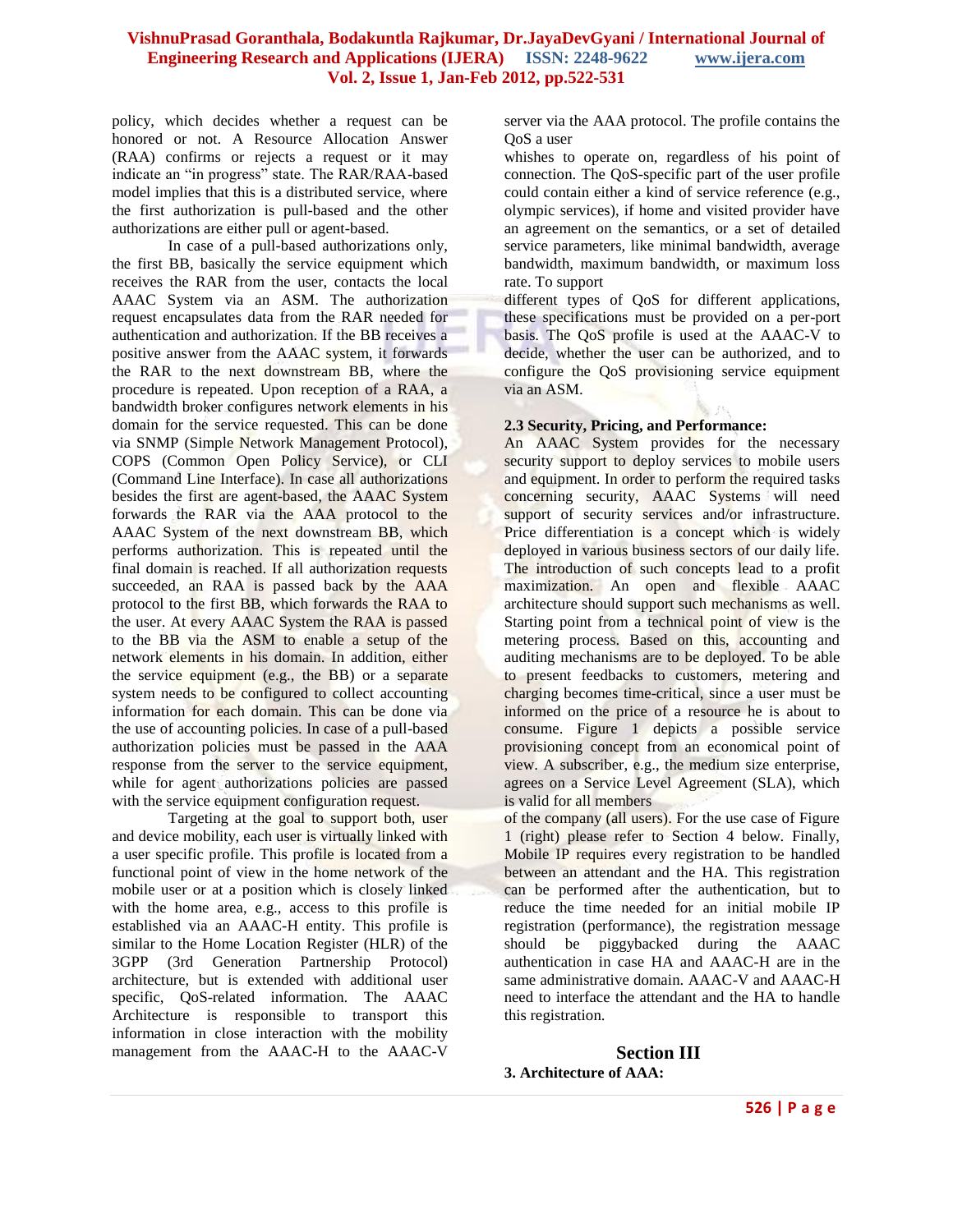The AAAC Architecture considered within the MobyDick project deals with the handling of information required to ensure that a mobile node, mainly a mobile host, is correctly granted access to networking resources in an Internet domain, it normally does not belong to. In addition, it deals with those data that are collected to provide charging for the service used by the mobile

node. Within the project the auditing functionality is considered inherently. To allow for a complete and structured approach in preparing a generic AAAC Architecture, the underlying network technologies, which are considered relevant, are introduced at the beginning. Based on the overall valid assumptions undertaken detailed requirements are listed, which form the basis for the description of modules and components as well as their location within a functionality and infrastructure view.

Requirements for the AAAC System are derived from these investigations, which defined the basis for the specification of its modules, interfaces, protocols, and components Next to the underlying technology, the business model to be deployed has an impact on the AAAC architecture. Here, first the service concept has to be mentioned, but also charging strategies like pre-paid charging, which gained a lot of subscribers in the GSM market, has different requirements to the AAAC architecture than traditional postpaid charging concepts. Especially the prepaid charging concept rises up timely critical policing requirements which could be both, usercentric or subscriber-centric. So performance and scalability issues play an important role on an open and scalable AAAC architecture supporting various service provisioning concepts. Basically, the AAAC Architecture can be regarded from two points of view: the user and the provider perspective. Without discussing it in any detail or explicitly the user perspective is provided by his QoS and mobility requirements .User view's requirements are at some stages of interest, but the complexity of allowing for access and mobility will basically remain similar for the AAAC Architecture, independent on those assumptions discussed in the following. The perspective of importance is the provider perspective, which is considered within this document, since the complexity of the AAAC Architecture as well as of the interaction mechanisms to be developed will vary depending on those assumptions. In addition, both wired and wireless technologies will be considered for a AAAC Architecture.

Therefore, they should support at least user and device mobility, and may be in the future service

mobility, which will become an important issue in an all-mobile networking scenario.

#### **3.1 AAAC Architecture**

The AAAC Architecture has been derived from the generic architecture proposed by the AAAArch group. It consists of AAAC Systems which can be either an AAAC server or an AAAC client. The protocol to be operated between the AAAC server and the AAAC client is termed AAA protocol, which may be an enhanced version of either RADIUS or DIAMETER. An AAAC client has no services to offer, however, instead it can request services using the agent authorization model. An AAAC server operates an interface to several Application-specific Modules (ASM), which provide either a service (e.g., Interface to Mobile IP, QoS, content service) or accounting or charging functionality, which is viewed as an important service on its

own. The AAAC server also has an interface to external authentication modules to be able to use different authentication techniques.

The accounting component may get usage data input from an underlying metering component. Accounting can be a separate service or integrated within the service provided. In case of





integrated accounting, the service and accounting is performed by a single component, which interfaces the AAAC server via one ASM. Charging is implemented as an external module which also communicates via an ASM with the AAAC server. The charging module generates input for a subsequent billing process. An AAAC client only needs to use a subset of the AAA protocol messages.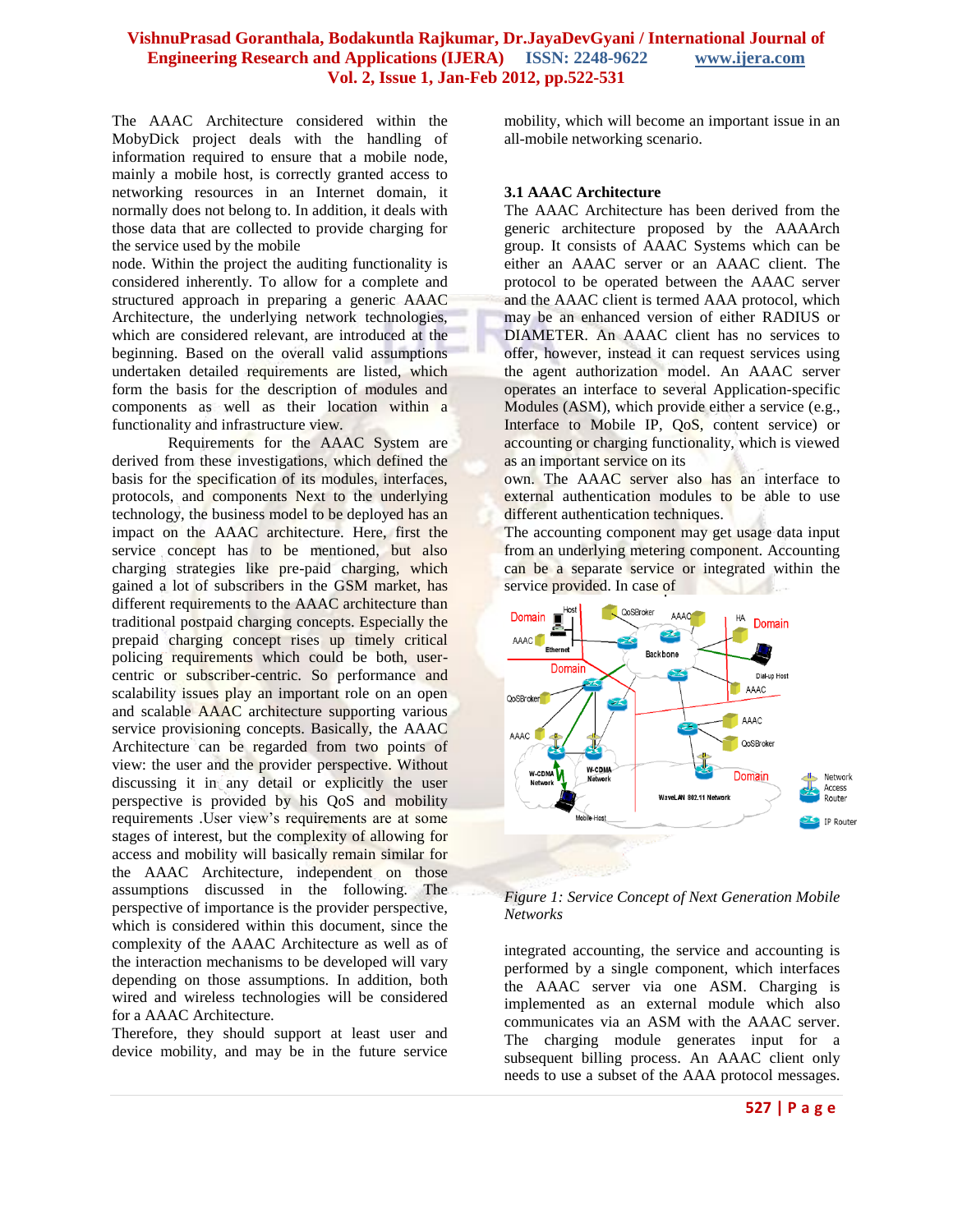The communication between ASM and AAAC server is intra-domain. An ASM also can act as an AAAC client if the pull authorization model is used. However the ASM also has to control the service provision and to deliver accounting data. The authentication interface also is an intra-domain interface.

## **3.2 AAAC System**



*Figure 2 shows the architecture of the AAAC System.* 

The AAAC server has three external interfaces to authentication via an authentication interface, to account and charge via the ASM interface and an AAA protocol interface for inter-domain communication with other AAAC servers and clients. The central component of the AAAC server itself is the control module. The control module processes AAAC transactions. Transactions originate either from another AAAC server or client via the AAA protocol or from an ASM. AAA protocol messages are processed by the AAA protocol handler while messages from ASMs are processed by the ASM interface. When the control module receives an AAA message it is processed according to internal policy rules and the state of the particular session.



*Figure 3 shows the architecture of the AAAC System and mainly of the charging module.*

These rules may enforce the control module to contact the authentication module, another AAAC System or an ASM for fulfilling the request. Upon arriving of a new request the AAAC server creates an initial session record which holds the state of the overall session as well as the state of short lived protocol transactions. A service being authorized and accounted for may be offered over a period of time and may consist of different sessions and transactions. All relevant information relative to the session

are maintained by the session management component and are stored in the session data repository. After a session is terminated the session record is freed. During the runtime of the session all data relevant for later auditing are collected by the auditing component and are stored in the auditing database. The policy repository contain policy rules which define the behavior of the authentication, authorization, accounting and charging processes. These policies are evaluated by the rule based engine which is part of the control module. The parameters for these policies - if not locally known - need to be retrieved via one of the external interfaces. The session management, auditing and policy retrieval component use protocols such as LDAP or ODBC. To retrieve their data from the particular repositories. Security mechanism which are needed for the interdomain AAA protocol are handled by a security module. These include the following capabilities:

(1) authentication of peer AAAC servers,

(2) integrity protection for data elements exchanged between AAAC peers, and

(3) confidentiality protection for data elements exchanged between AAAC peers.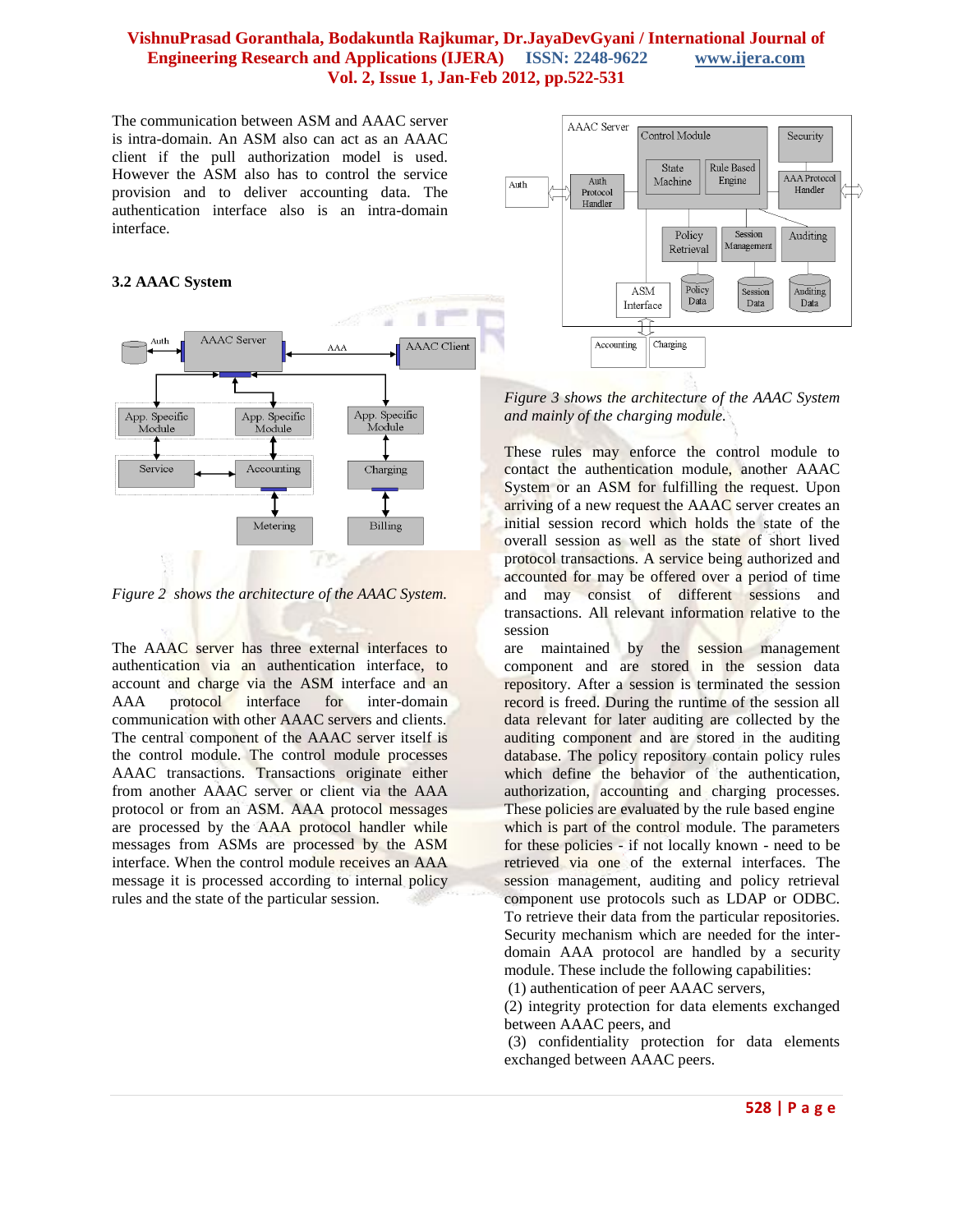When processing AAAC transactions, the generic AAAC server has no knowledge of the specific service the user is requesting. Therefore, it will have no hard-coded knowledge of how to process AAAC transactions. For instance, if a request for service is received from a user it must be decided which AAAC servers in what administrative domains must be consulted for authorization and where policies reside, which must be applied to this request. When accounting messages are received for a session, it

must be decided where they need to be forwarded to. These decisions are encoded in a set of policies that may be accessed by the server from the PR. In general, there will be one policy per service per each message type that can be received over any of the communication interfaces. Policies are evaluated in the rule-based engine. ASMs are required to configure and provision a service into the service equipment and they translate high level service policies to the low level device-specific policies. ASMs may also evaluate "service proprietary" policies, which require application-specific knowledge in order to evaluate the result.

In the previous protocols we get a detailed survey of recent developments in charging and billing architectures comprising 3GPP and IETF/IRTF standardization work as well as several research projects that were or are still active in this area. The objective has been to investigate to what extent a proposed set of key features of future charging and billing systems, namely cost transparency, online charging capabilities and convergence, the capability to easily introduce

new services, the synchronization of charging processes and (self-)configurability, are present in the considered state of the art systems.

## **Section IV**

## **4.1 Fulfilling of future requirements:**

Current state of the art of accounting, charging and billing does not provide mechanisms to realize self configurability. Especially, the increasing complexity in future network and service environments with the need to decrease costs, will require more than just simple configurability, e.g. by providing Application Programming Interfaces (API) or policy-based approaches limited to parts of the overall system that are configured and administered by hand. Rather the entire system should configure itself and adapt its configuration when developments in its environment require it to do so.

On the other hand, self-configurability can also serve as an important enabler for an efficient and continuous operation by adapting the system to changing situations (e.g. either transient or longerlasting changes in usage behavior of the customers that may lead to partial or complete failures because of overload) as well as by a synchronization of charging and accounting processes. If information and communication technology finally becomes ubiquitous and pervasive and an interworking becomes possible between all kinds of equipment and devices which means that everyone can eventually become a service provider. This is possible, for instance, by allowing other users to access public networks via own access points, by forwarding messages as part of an ad-hoc network, by providing services other than communication and by many more. Dynamic pricing including negotiation between the participating parties about both monetary and non-monetary remuneration therefore also becomes an important functionality in such future charging and billing solutions. Because of these changes, the classical relationship between a "small" private user and a "big" operator or provider ceases to be the only possible case, which also has consequences for charging the service user and remunerating the service provider. Here, alternative compensation schemes come into play. Compensation is thereby an umbrella term used for the mutual exchange of all kinds of non-monetary and monetary values that might take place in such future mobile and fixed network interaction scenarios.

Compensation is broader in scope than charging, as charging as a term is restricted to compensate on a monetary basis between the classical business roles (users/subscribers, operators, providers). In addition, the term Compensation also comprises alternative schemes, where the involved parties exchange only non-monetary values (e.g. barter transactions) and where these parties cannot necessarily be mapped on the classical roles. Additionally, new business models and roles come into existence, like service providers that offer certain technical capabilities necessary for a correct compensation that the exchanging parties lack or specialized clearing houses that settle claims or possible disputes. Thus, charging and billing systems in such long-term future converged hybrid networks could much more resemble a situation in-between, i.e. centralized, operator-driven approaches when large providers or operators are involved, peer-topeer interactions for the small provider scenarios and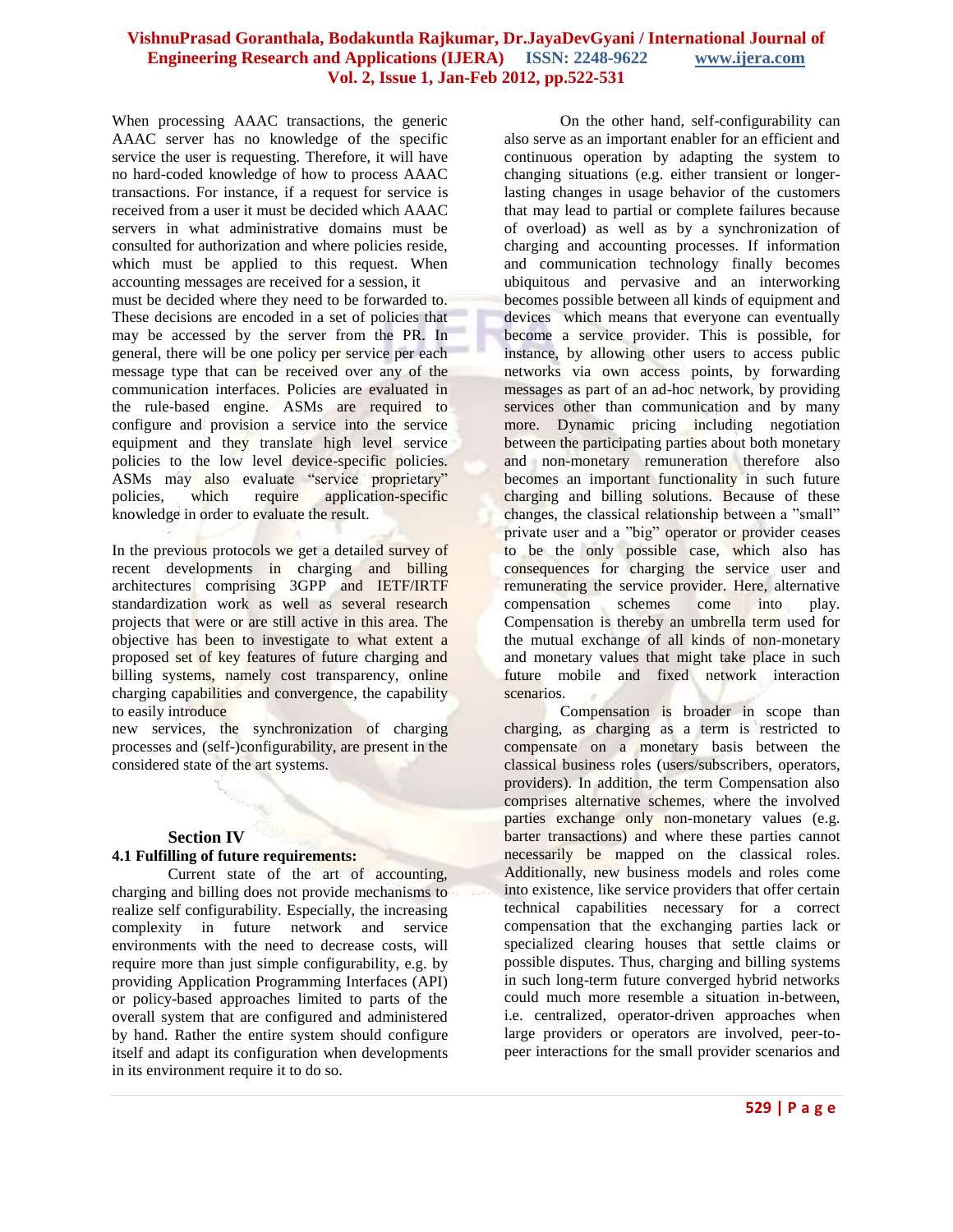well-defined interfaces or interfacing solutions to seamlessly connect both worlds.

## **4.2 comparative study on AAA &AAAC**

This document describes building blocks and message sequences for policy-based accounting in the generic AAA architecture .This document does not propose a language for the description of accounting policies. Rather, it is assumed that a suitable policy language can be chosen from existing or upcoming standards. Even if we will have much more bandwidth in the future than now, the control of network resource utilization remains essential for the support of applications with special demands and for the prevention of (malicious or accidental) waste of bandwidth. Charging provides a possibility to control utilization and sharing of network resources. Charging in multi-service networks can be done based on the reserved or the actual used resources. Charging on reserved resources is an important concept since reservation usually precludes other users from using the reserved resources. Nevertheless, if charging is limited to reservation parameters only, the applied charge depends on the ability of the user to give a good prediction of the expected traffic characteristics. This can be extenuated by using a charging scheme that is based on both the reserved and the used resources. In order to support usage-based charging, the collection of information about the resource reservation and utilization is required. The collection of data about resource usage is called accounting.

 Service providers have various options for service differentiation, charging schemes and the provisioning of accounting services. The applied charging schemes for the provided services are one significant feature used by providers to distinguish themselves from competitors. Therefore, providers use different charging schemes and may change the schemes in accordance with their business plan.

 Providers can also offer different accounting services (e.g. standard, comprehensive, etc.) in order to allow customers/users to choose one scheme that meets the customers/users needs. Furthermore, it may be advantageous for a provider to outsource accounting functionality to a third party. Users introduce various traffic profiles and may have individual preferences regarding may have individual accounting services (like itemized invoices, accounting indications, spending limits etc.). One further challenge for the configuration of accounting services are heterogeneous metering and accounting infrastructures within provider domains. Also, the usage of different accounting and

metering solutions used in different provider networks complicates the sharing of configuration parameters (e.g. in roaming scenarios).

 The configuration and dynamic adaptation of the accounting process to the business model and specific user demands requires a flexible configurable accounting infrastructure. The utilization of standardized policies for the expression of conditions and related configuration actions also allows the configuration of heterogeneous infrastructures. For this purpose we propose to use accounting policies to configure the accounting infrastructure and use the Authentication, Authorization and Accounting (AAA) architecture to exchange and to deploy these policies.

## **CONCLUSION**

This paper presented an overview on the MobyDick AAAC architecture comprising the complex interoperation across organizational bodies of local operators and backbone service providers, charging aspects of different access network technologies, business models, and security considerations on the access and utilization of mobile networking services. Planned features of the MobyDick AAAC architecture are tariff announcements, online charge indication, and inter-domain support for both, fixed and mobile users, where multiple providers competitively offer QoS-enhanced IP services, and where end-users dynamically select providers based on QoS availability and tariffs. Based on the dedicated services considered and designed, a major enlargement and detailing of the existing AAA Architecture was necessary, since within the IETF and IRTF not all aspects have been covered sufficiently. These extensions and their major requirements have been discussed, to be integrated into the overall Moby-Dick architecture. Finally, the outlook comprises work to be refined which is based on the defined service concept of the next generation mobile networks. The inter-relation between accounted for information and charging based on the services provided including mobile services and users (such as SLA definitions, parameter identification, mapping definition, and pricing model design) are considered closely at this stage. This also covers the exact content of the QoS profile, which describes the contract

between providers and customers.

## **References**

[1] AAA Architecture Research Group; Internet Research Task Force, Chairs: J. Vollbrecht, C. de Laat, (Information available at the URL